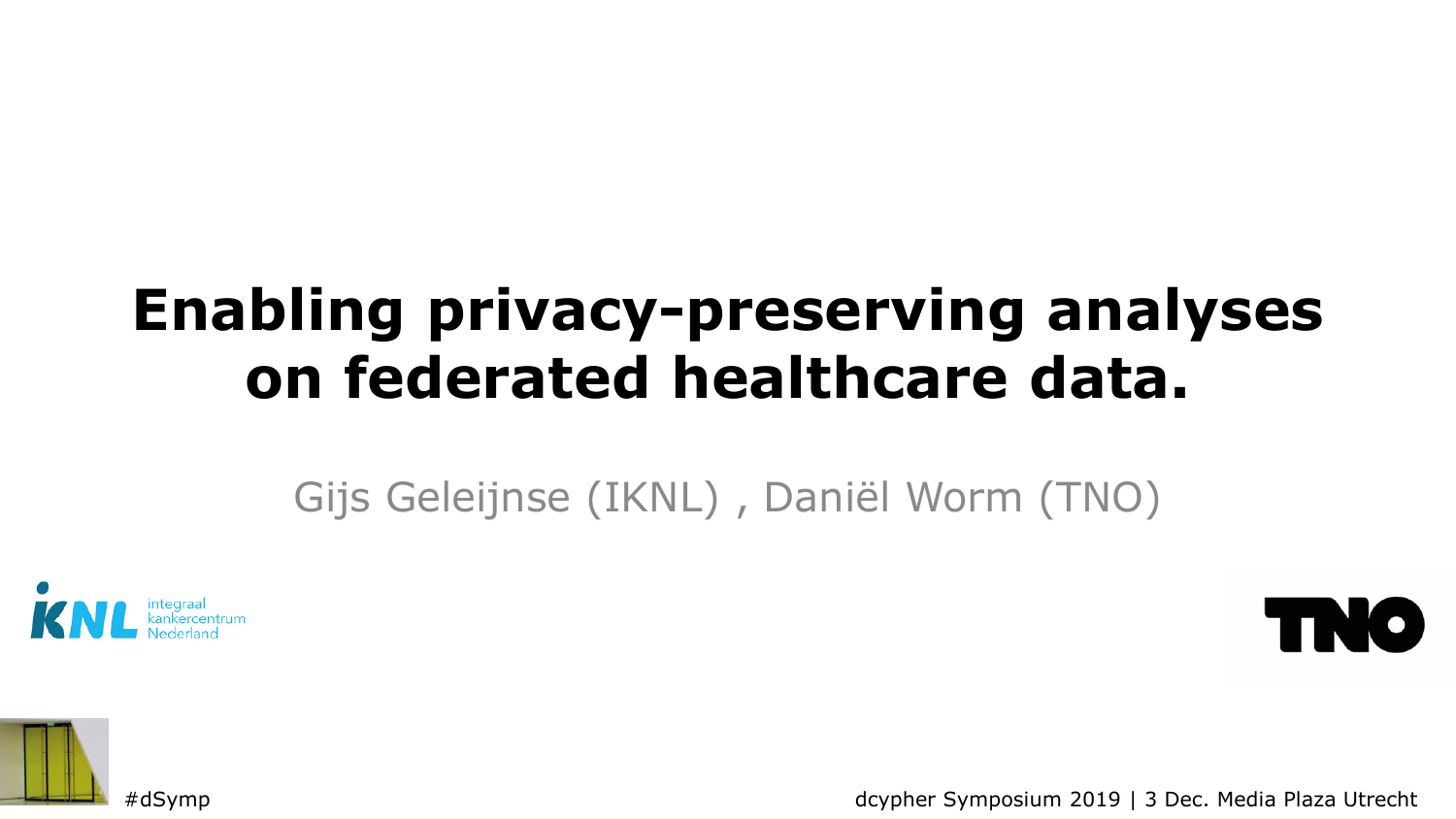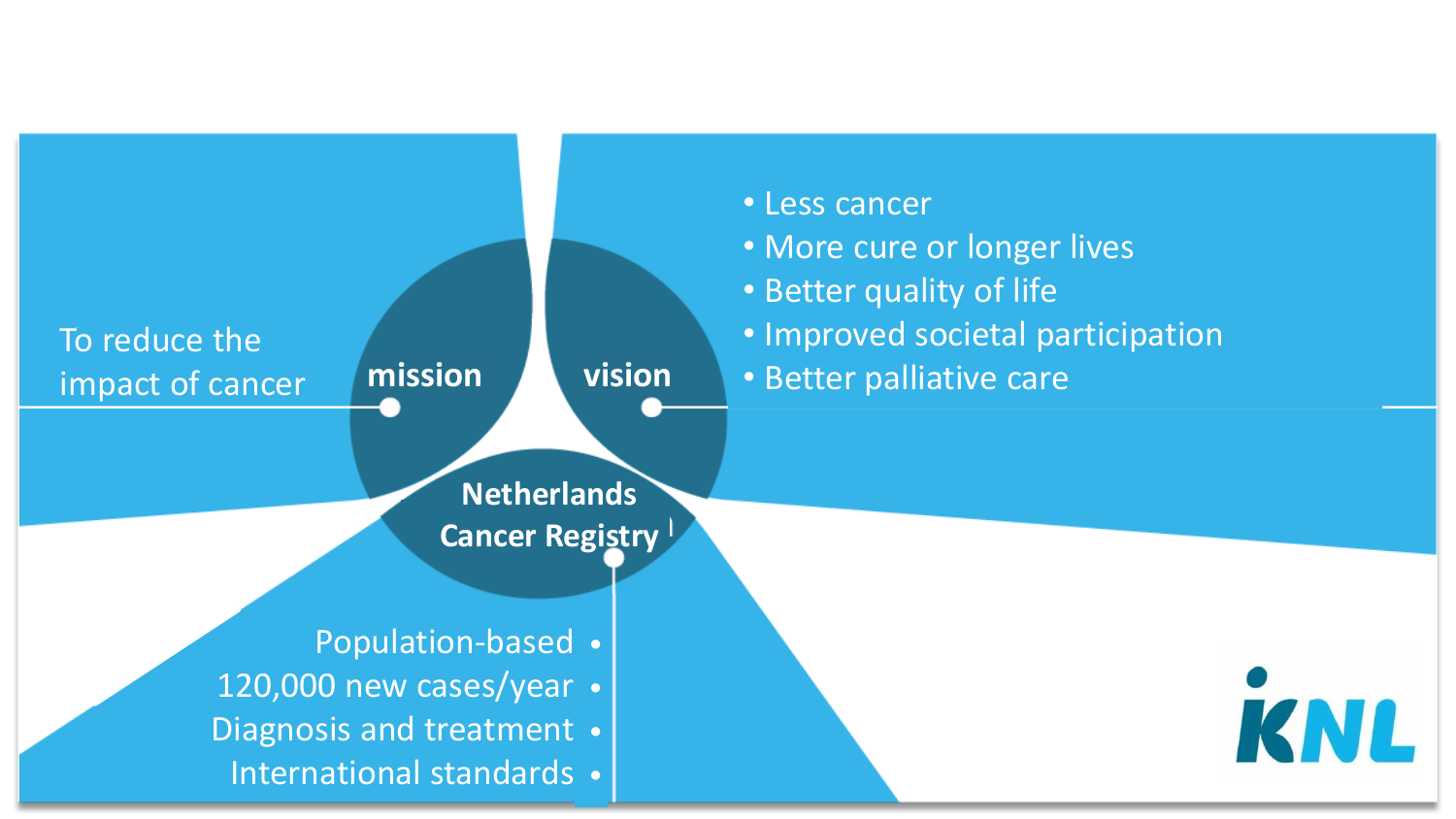# Combining data helps!

Other data sets can give extra information

about patients (in the Netherlands)



### We can compare the situation in the

Netherlands with cancer care abroad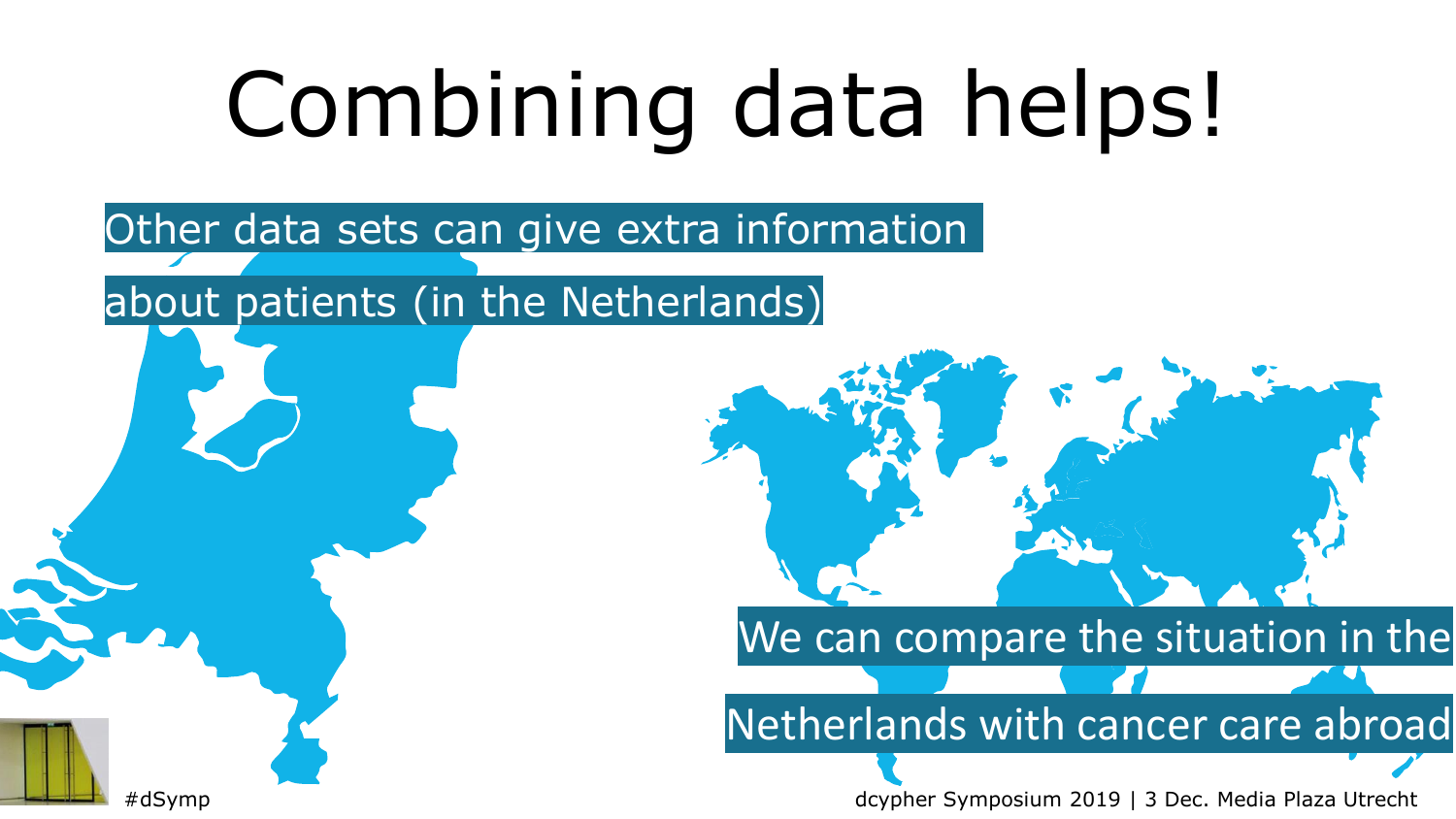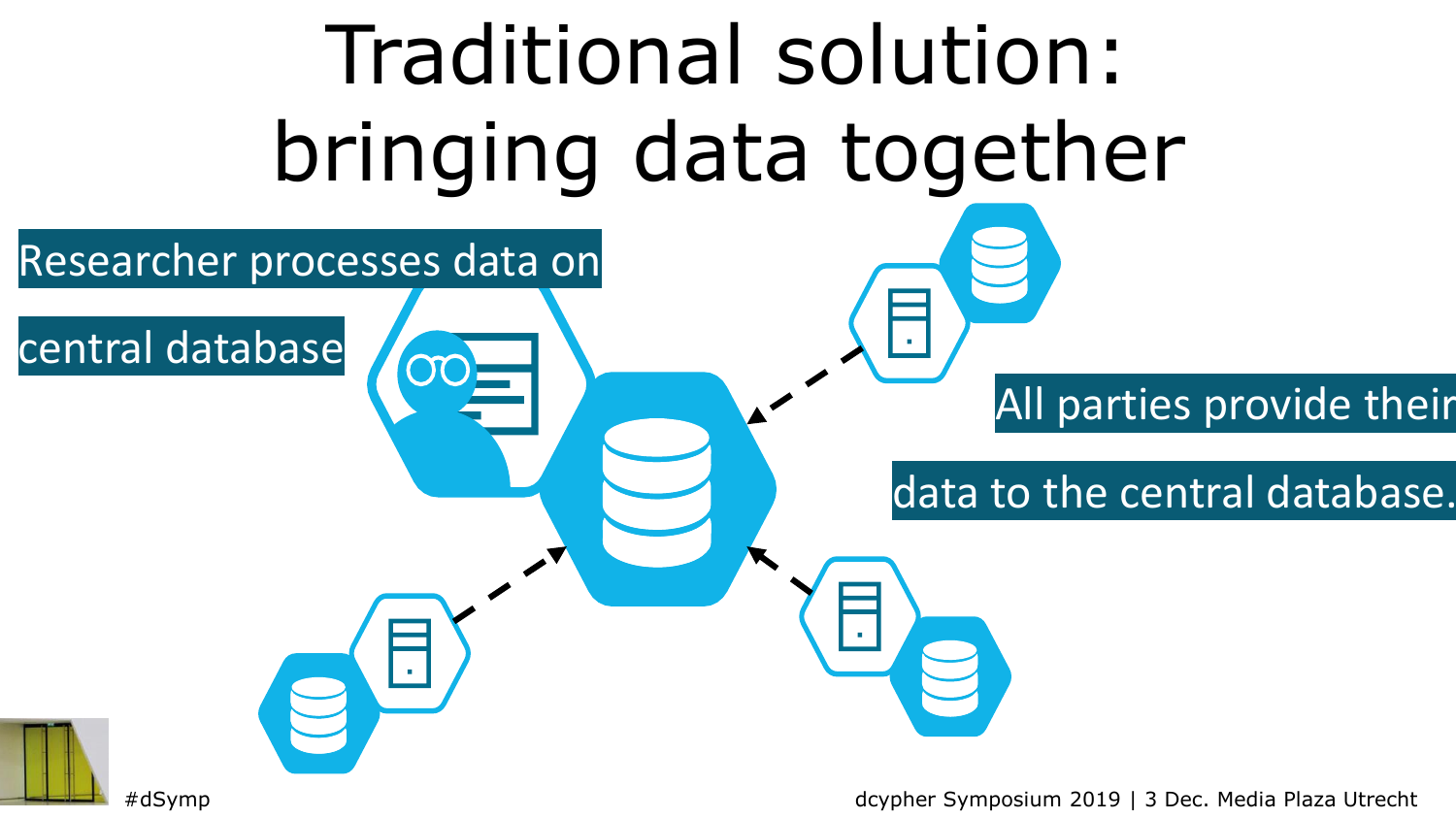# Traditional solution: disadvantages

#### **Security**

### Privacy

Laws & regulation

#### Loss of control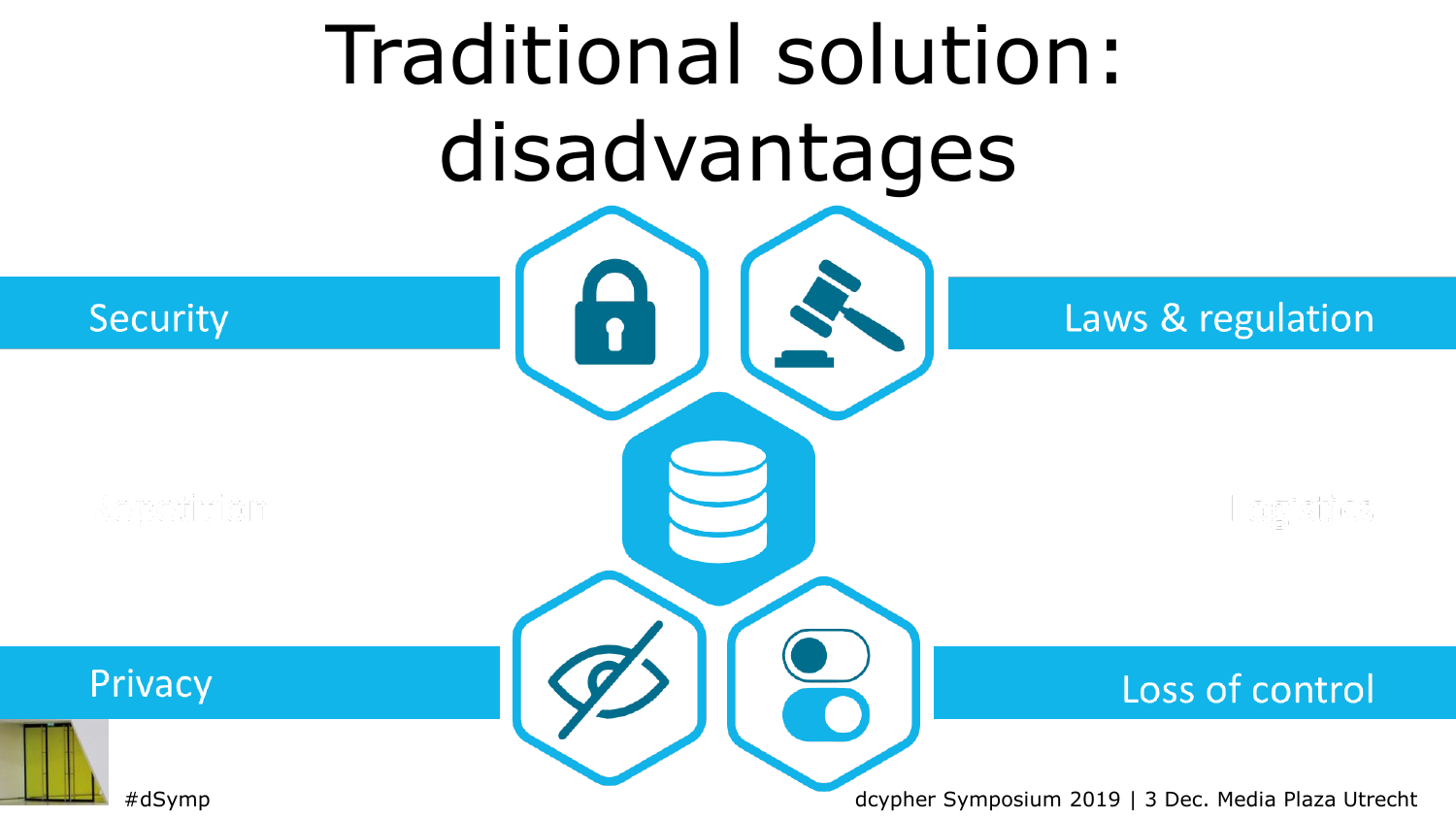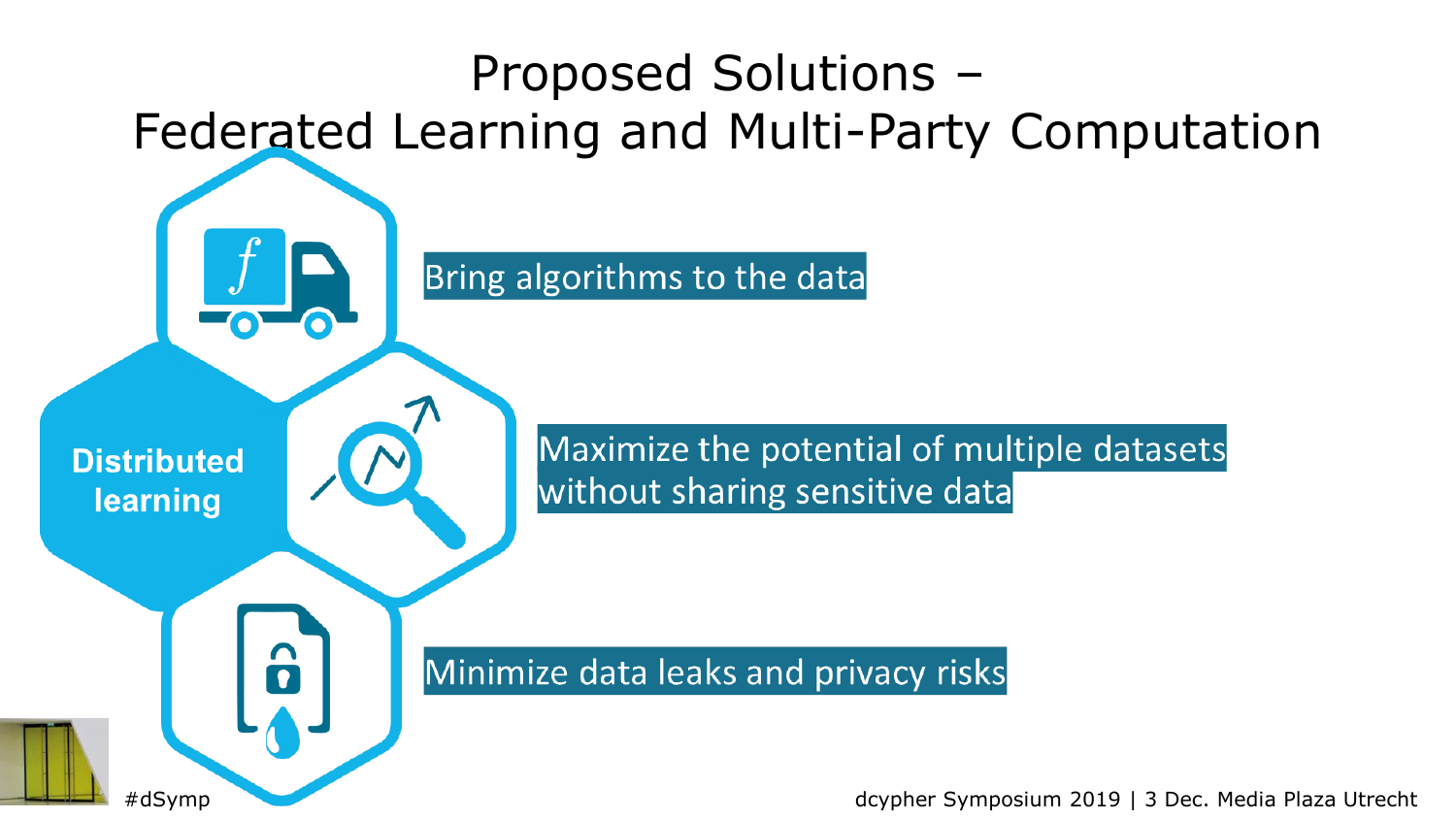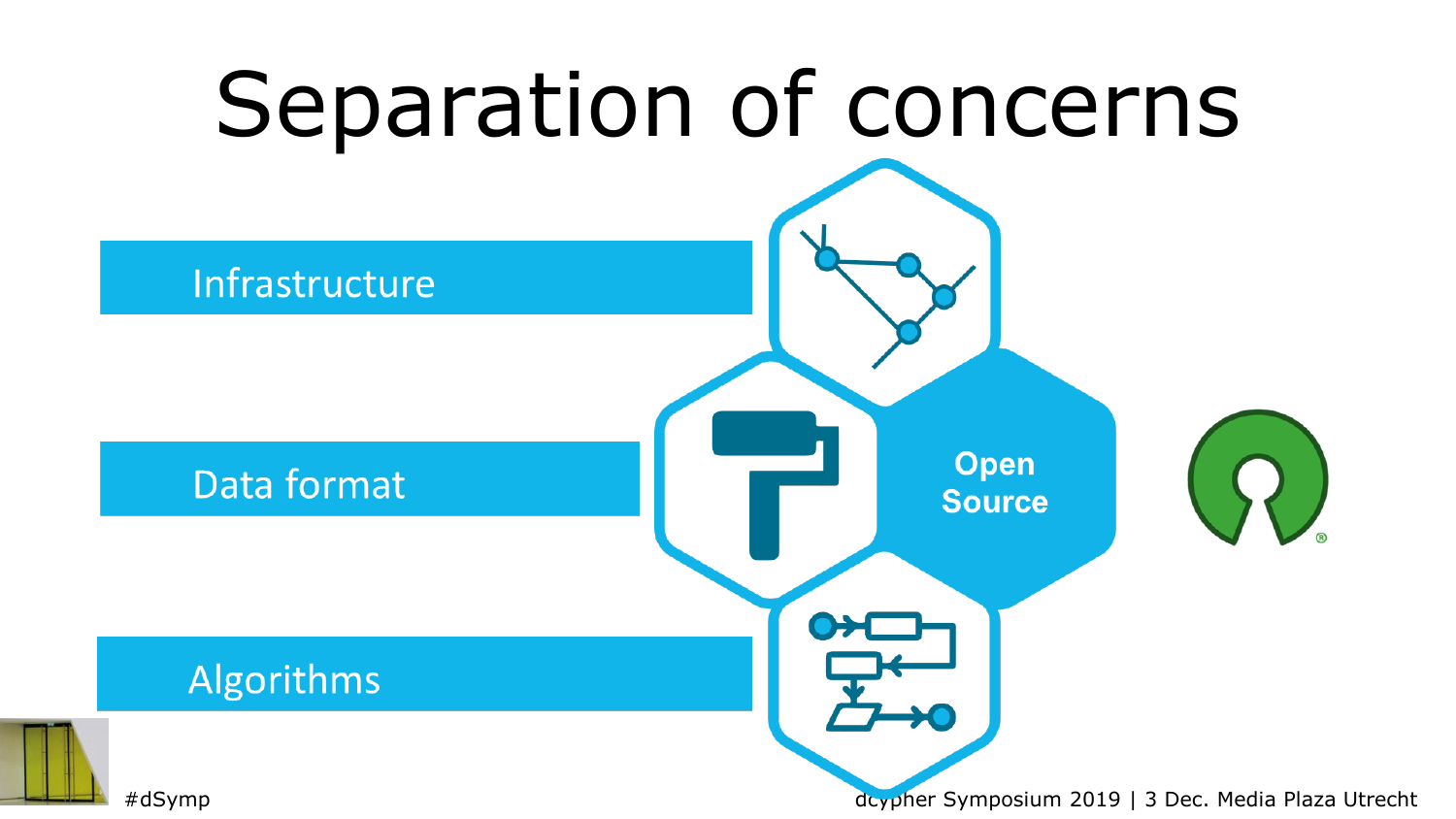### Horizontally partitioned data



#dSymp dcypher Symposium 2019 | 3 Dec. Media Plaza Utrecht

**TE**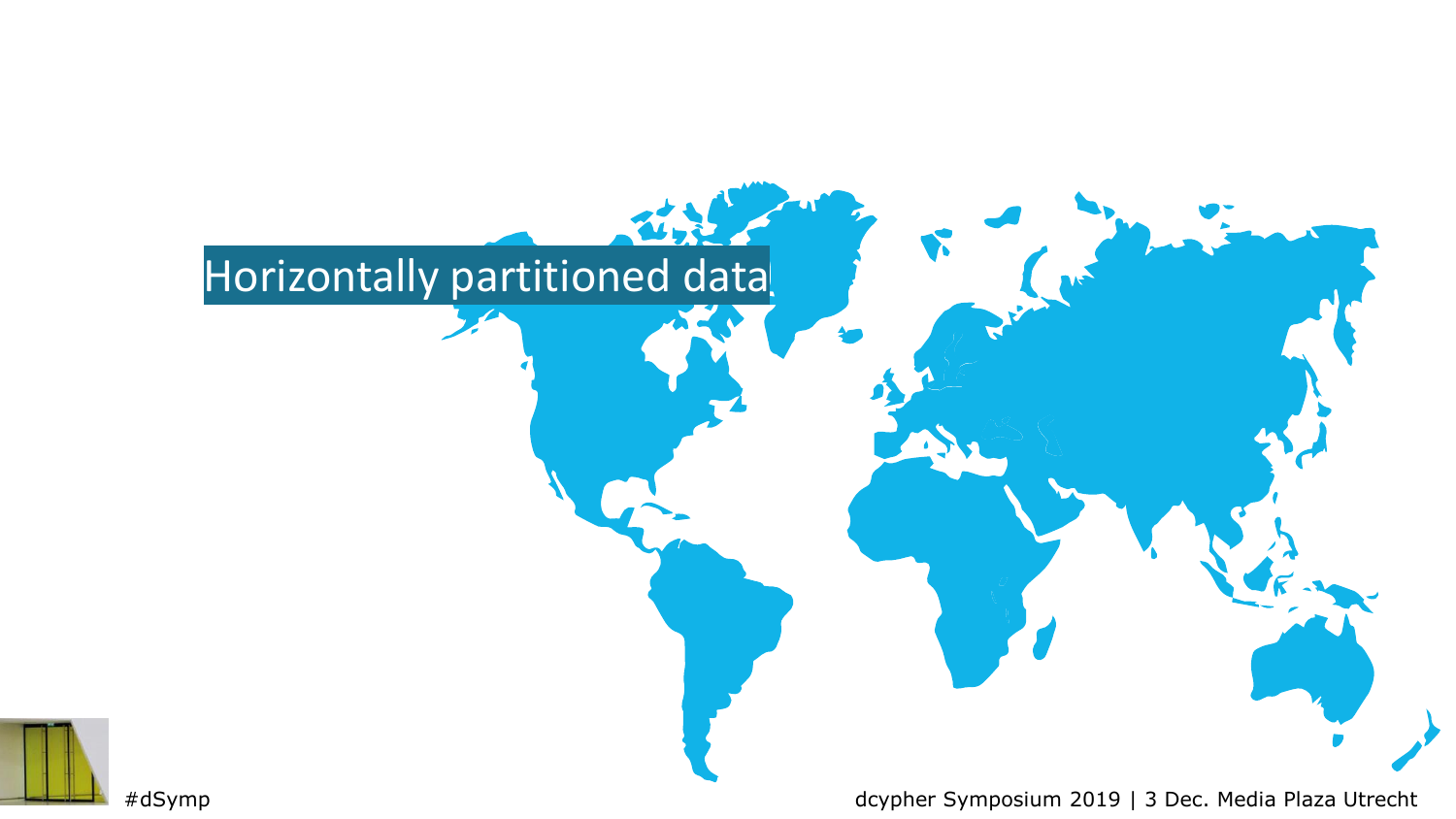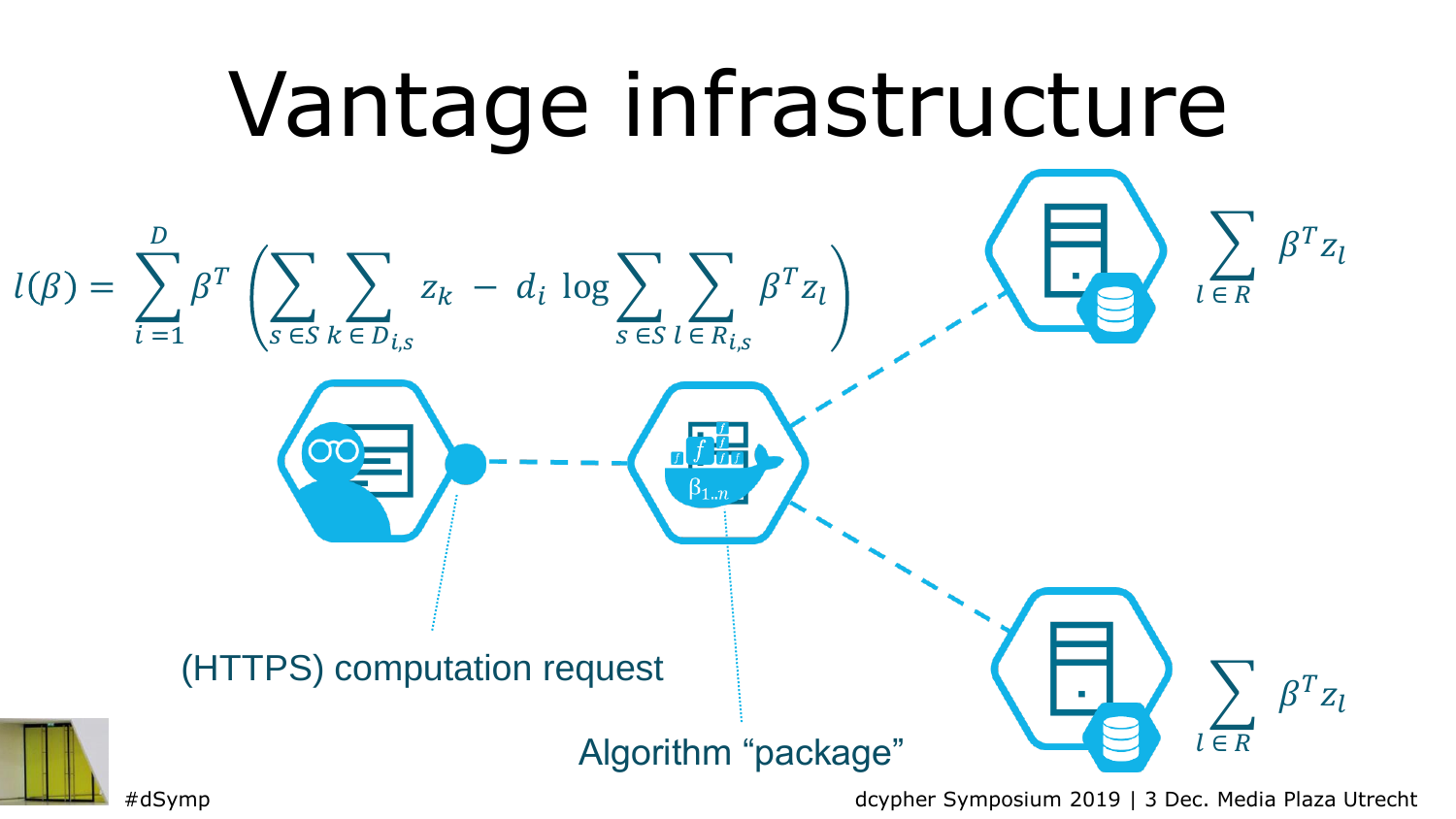### Enabling international cancer registry research

|                            | Netherlands |               | Taiwan    |               | Combined  |               |
|----------------------------|-------------|---------------|-----------|---------------|-----------|---------------|
|                            | <b>HR</b>   | 95% CI        | <b>HR</b> | 95% CI        | <b>HR</b> | 95% CI        |
| Geography                  |             |               |           |               |           |               |
| Taiwan                     |             |               |           |               | Reference |               |
| The Netherlands            |             |               |           |               | 1.03      | $0.98 - 1.09$ |
|                            |             |               |           |               |           |               |
| Age                        | 1.04        | $1.04 - 1.05$ | 1.02      | $1.02 - 1.02$ | 1.03      | $1.03 - 1.03$ |
| Gender                     |             |               |           |               |           |               |
| Female                     | Reference   |               | Reference |               | Reference |               |
| Male                       | 1.30        | $1.21 - 1.39$ | 1.19      | $1.11 - 1.27$ | 1.21      | $1.15 - 1.26$ |
| <b>Period of Diagnosis</b> |             |               |           |               |           |               |
| $2004 - 2007$              | Reference   |               | Reference |               | Reference |               |
| 2008 - 2011                | 0.93        | $0.86 - 1.01$ | 0.81      | $0.78 - 0.85$ | 0.84      | $0.81 - 0.88$ |
| $2012 - 2016$              | 0.86        | $0.78 - 0.93$ | 0.66      | $0.63 - 0.69$ | 0.71      | $0.69 - 0.74$ |
| <b>Stage</b>               |             |               |           |               |           |               |
| Ι                          | Reference   |               | Reference |               | Reference |               |
| $_{\rm II}$                | 1.38        | $1.25 - 1.52$ | 1.39      | $1.30 - 1.48$ | 1.35      | $1.28 - 1.43$ |
| III                        | 1.58        | $1.41 - 1.78$ | 2.01      | $1.87 - 2.15$ | 1.88      | $1.77 - 2.00$ |
| <b>IVA</b>                 | 2.73        | $2.45 - 3.03$ | 3.28      | $3.07 - 3.49$ | 3.10      | $2.93 - 3.27$ |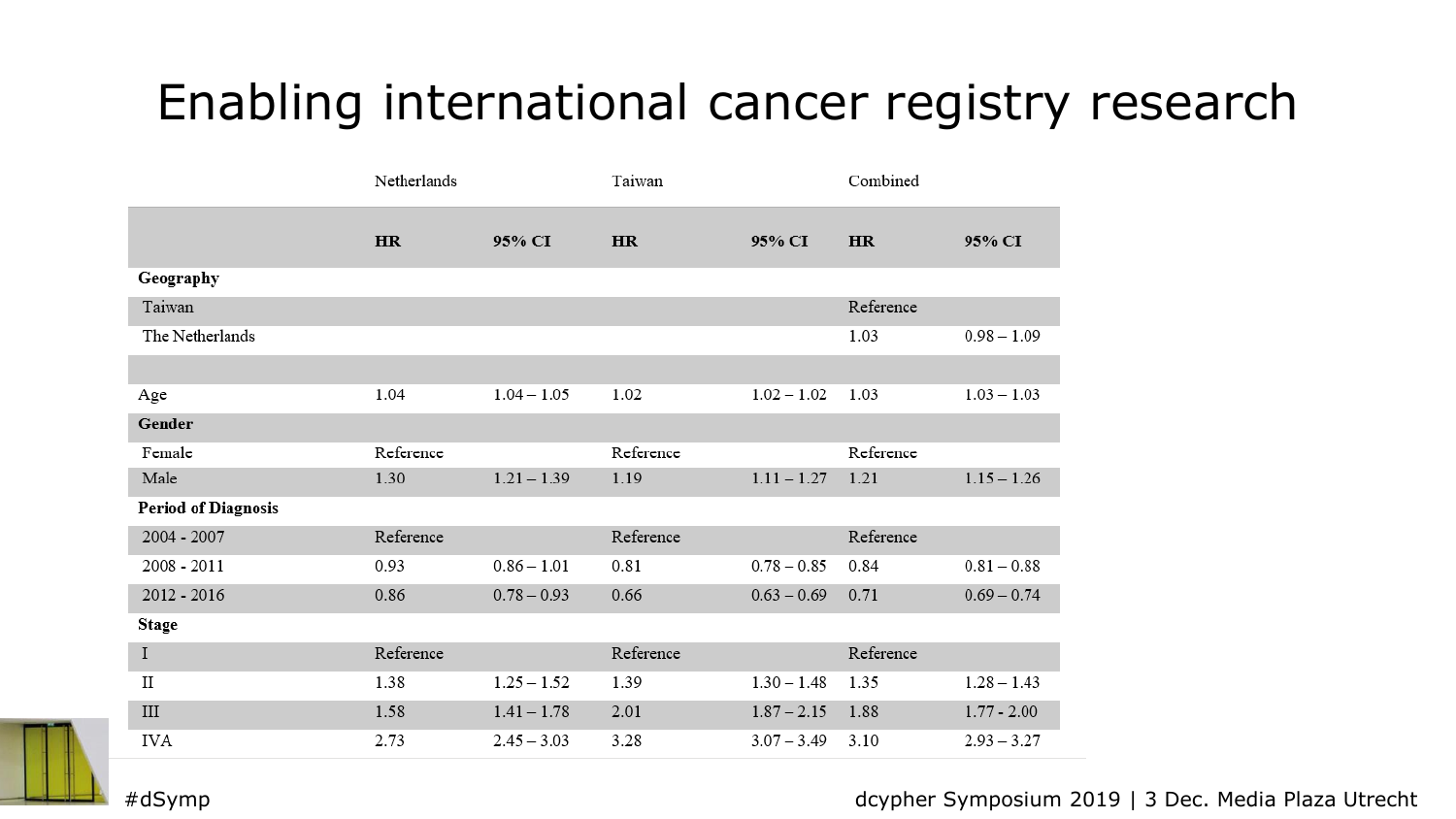



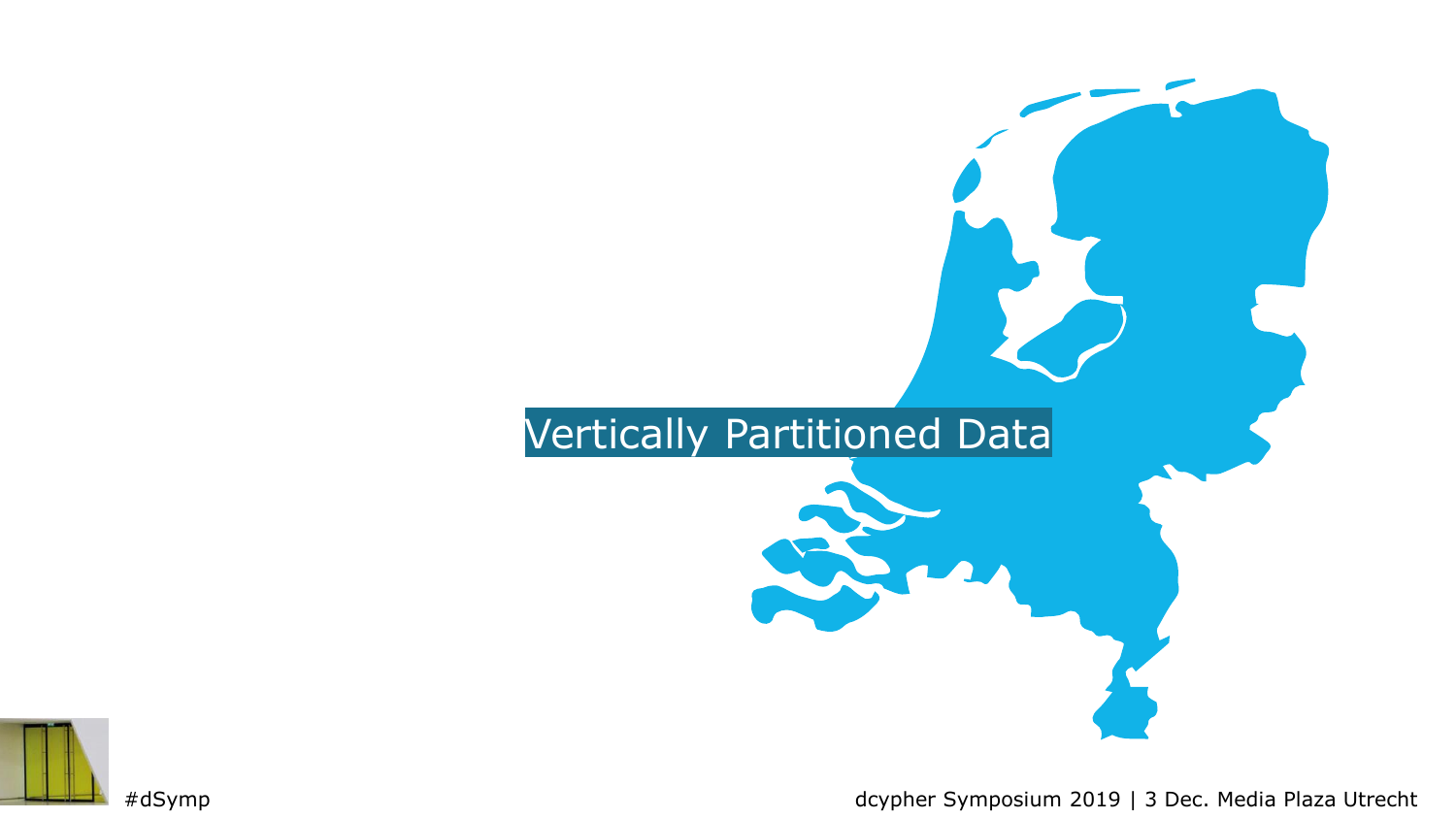# CONVINCED

- New collaboration project between IKNL and TNO.
- Goal: enable secure learning of survival analysis models on vertically partitioned data sets.
	- Making use of MPC
	- Jointly developing open source solutions.

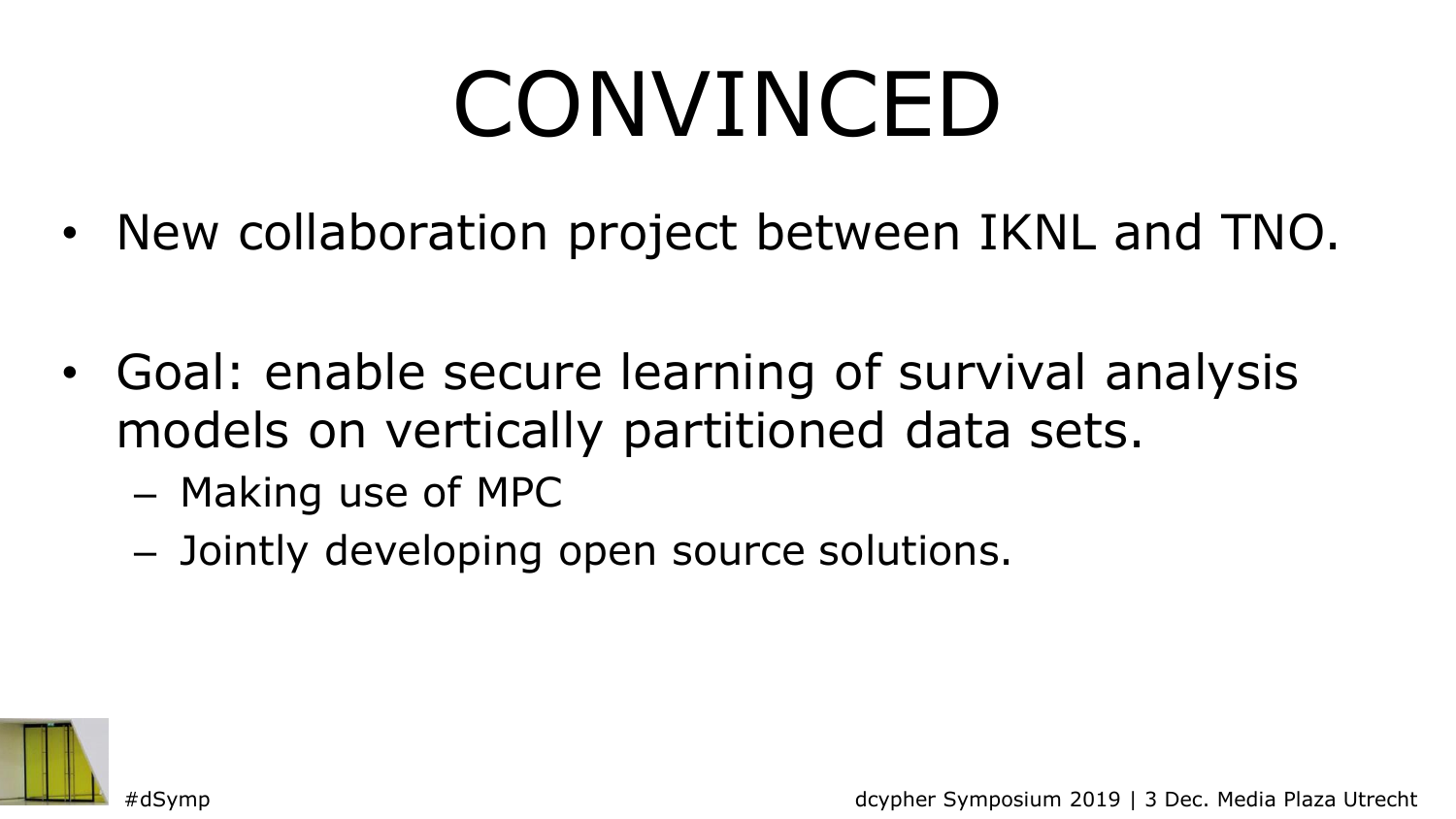# Kaplan-Meier

• Non-parametric method to estimate survival curves

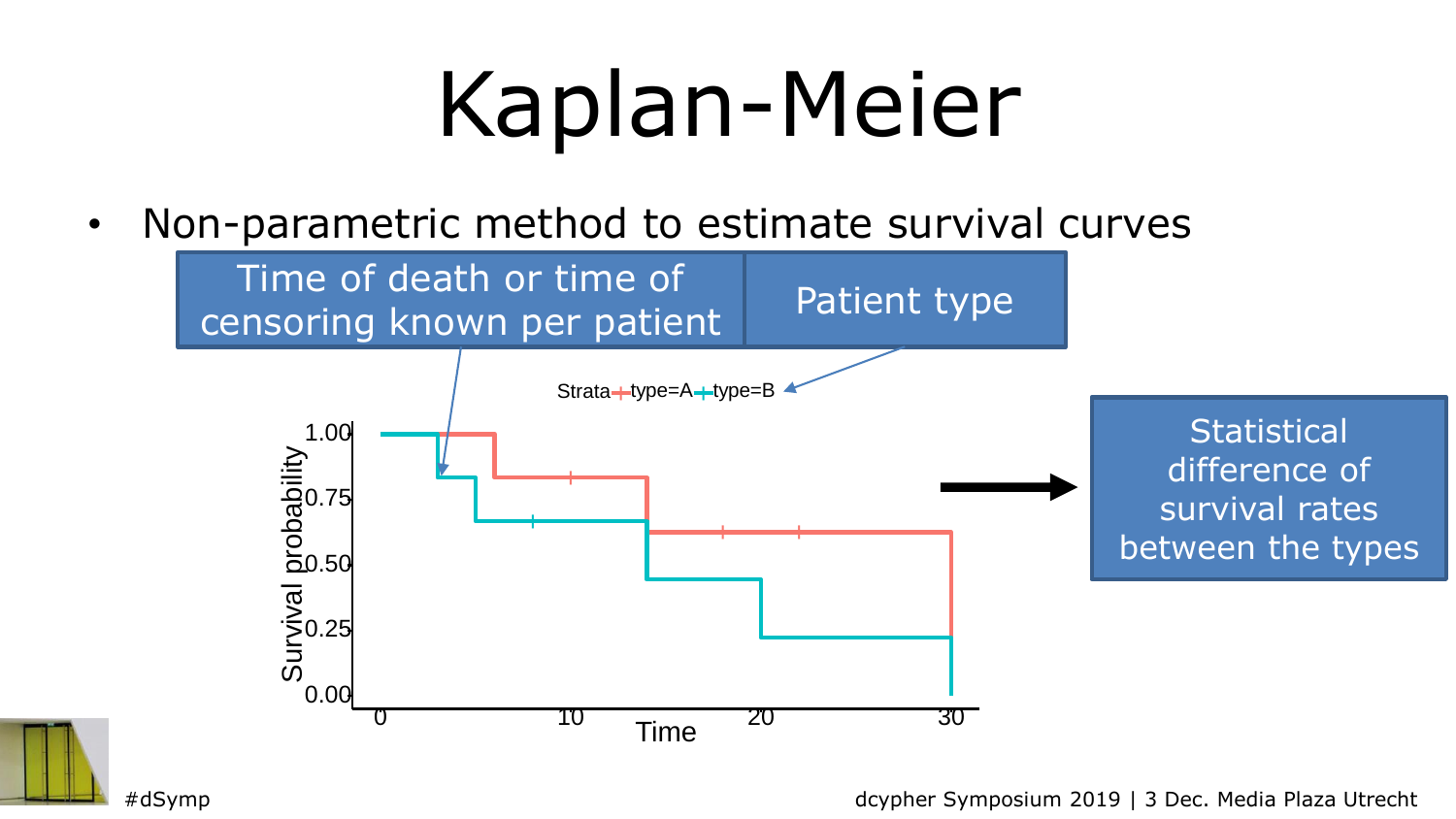### Privacy-preserving Kaplan-Meier

### • Non-parametric method to estimate survival curves

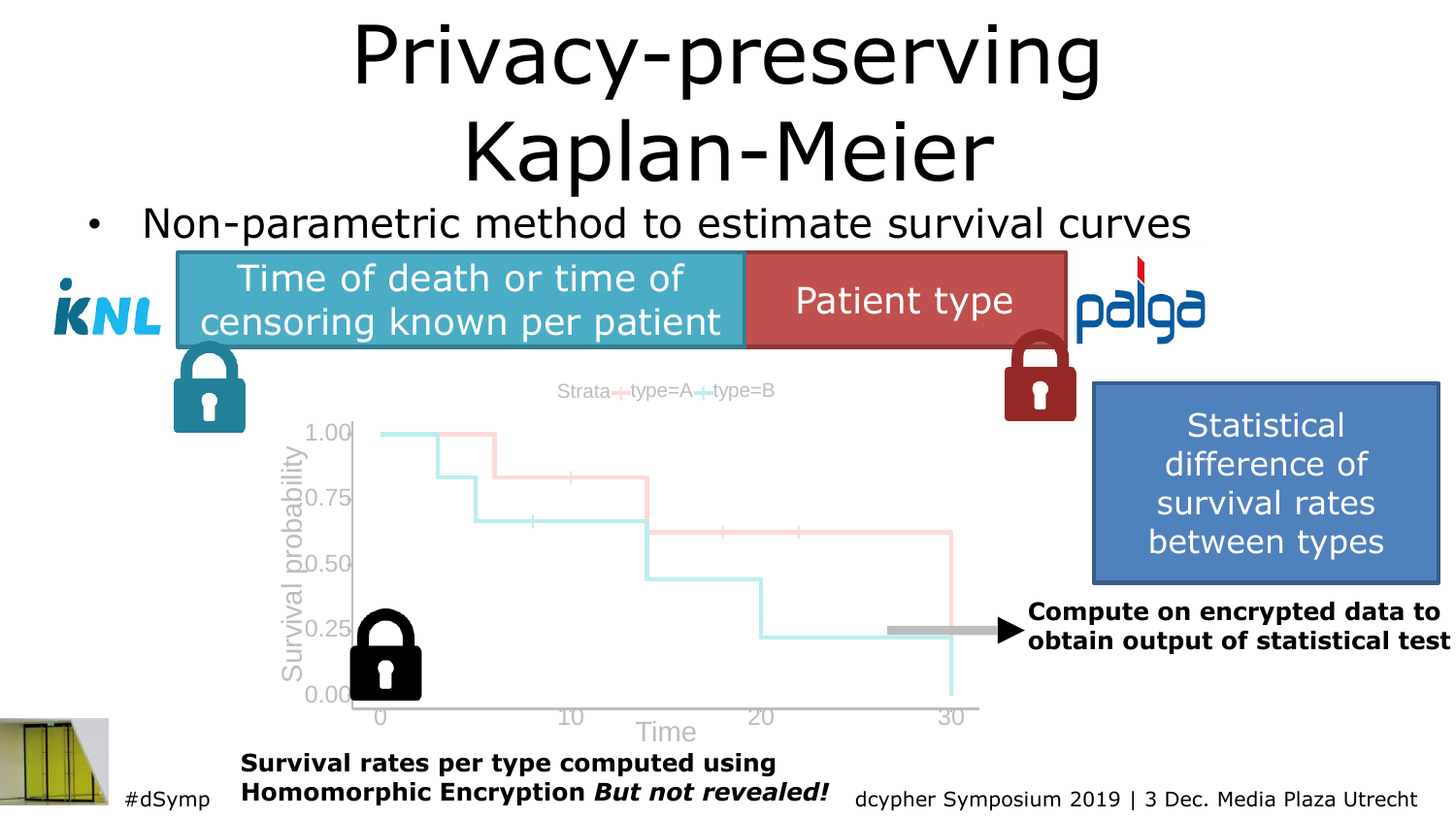### Research into more complex survival analyses

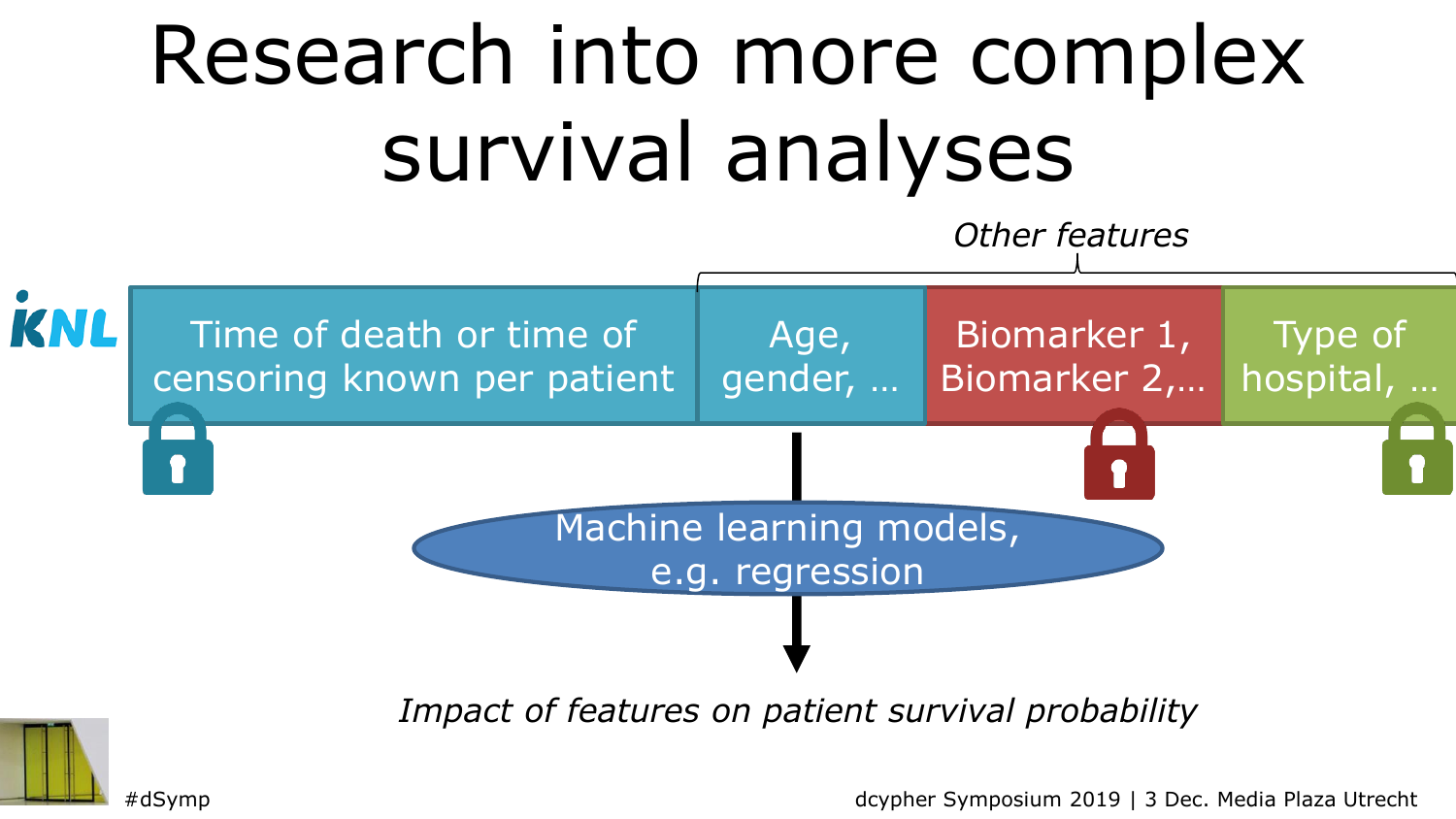# Conclusions

- Innovative technologies enable analyses on federated patient data that were impossible before
	- Sensitive patient data is cryptographically protected from all parties
- IKNL and TNO collaborate to bring these techniques to practical applications